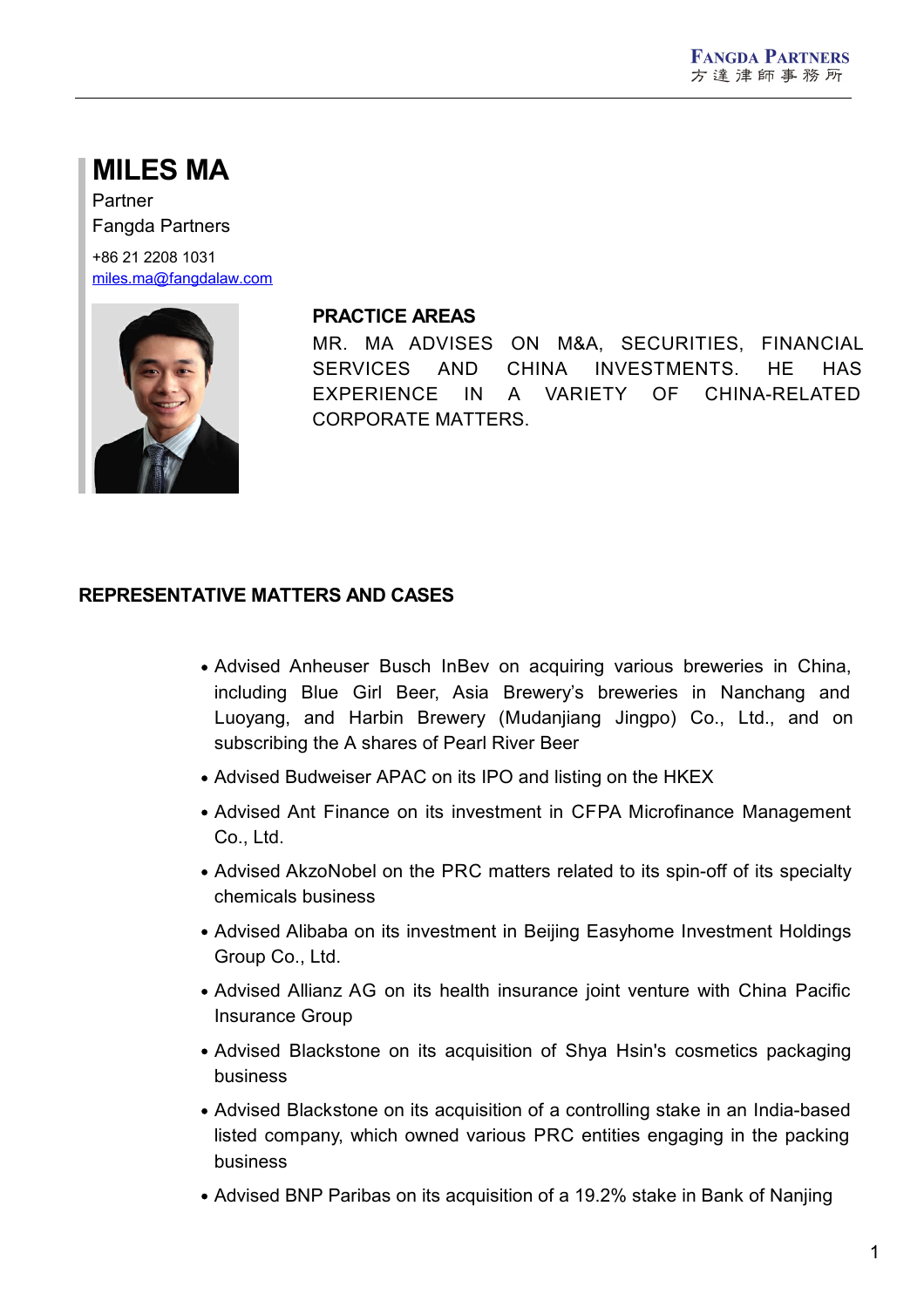- Advised Clearlake Capital on its acquisition of Unifrax, which owned the controlling stake of Luyang Energy-saving Materials Co., Ltd. (002088.SZ)
- Advised Deutsche Bank AG on its establishment of the Sino-foreign securities joint venture Zhongde Securities Co., Ltd. with Shanxi Securities Co., Ltd.
- Advised Deutsche Bank AG on its subscription of RMB 3.9 billion (approximately US\$554 million) of A-shares in Shanghai-listed Huaxia Bank Co., Ltd. through a private placement
- Advised Farfetch on its acquisition of Curiosity Group
- Advised Four Rivers on acquiring the controlling stake of Chongqing Iron & Steel (Group) Co. Ltd (601005.SH/01053.HK) through a judicial reorganization
- Advised Honeywell on its spin-off of its transportation and homes businesses through a series of transactions, including two demergers of its China investment holding company
- Advised Limited Brands (Victoria Secret) on its acquisition of the distribution business of its distributor for the Chinese market
- Advised Mitsui & Co., Ltd. on its acquisition of a 25% equity interest in a PRC company limited by shares engaging in coal mining, power generation, real property development and metallurgy
- Advised Oaktree on its disposal of Axilone Group's global cosmetics packaging business in an auction sale
- Advised Oversea-Chinese Bank Corporation Limited on its establishment of South China Trust Co., Ltd., a Sino-foreign trust joint venture, with Aviation Industry Corporation of China and others
- Advised Partners Group on its acquisition of a majority stake of BCR Group
- Advised Spirit AeroSystems on forming two aviation joint ventures in Zhejiang
- Advised Textron Inc. on its disposal of TT&T business unit in China
- Advised Vopak on its LNG joint venture in Jiangsu

#### **OTHER INFORMATION**

#### **Education**

- East China University of Political Science and Law, LL.B
- Columbia Law School, LL.M (Harlan Fiske Stone Scholar)